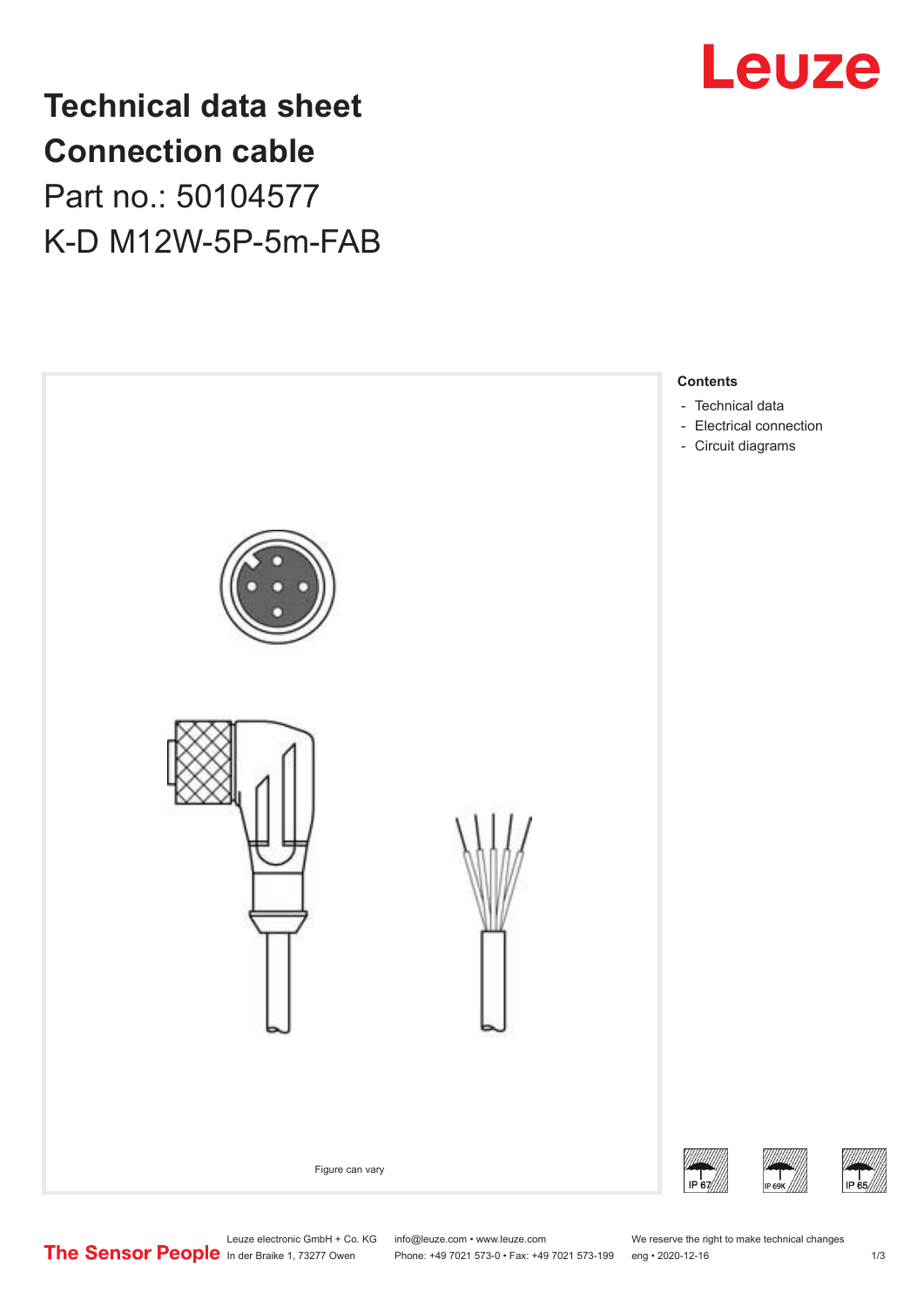### <span id="page-1-0"></span>**Technical data**

#### **Electrical data**

**Performance data Operating voltage** Max. 125 V AC/DC

#### **Connection**

| <b>Connection 1</b>               |                                                                                  |
|-----------------------------------|----------------------------------------------------------------------------------|
| <b>Type of connection</b>         | Connector                                                                        |
| <b>Thread size</b>                | M <sub>12</sub>                                                                  |
| <b>Type</b>                       | Female                                                                           |
| Handle body material              | <b>PUR</b>                                                                       |
| No. of pins                       | $5 - pin$                                                                        |
| Encoding                          | A-coded                                                                          |
| Version                           | Angled                                                                           |
| Lock                              | Screw fitting, stainless steel V4A, recom-<br>mended torque 0.6 Nm, self-locking |
| <b>Connection 2</b>               |                                                                                  |
| <b>Type of connection</b>         | Open end                                                                         |
|                                   |                                                                                  |
| Cable properties                  |                                                                                  |
| <b>Number of conductors</b>       | 5 Piece(s)                                                                       |
| Wire cross section                | $0.34 \, \text{mm}^2$                                                            |
| <b>AWG</b>                        | 22                                                                               |
| Sheathing color                   | <b>Black</b>                                                                     |
| Shielded                          | <b>No</b>                                                                        |
| Silicone-free                     | Yes                                                                              |
| Cable design                      | Connection cable (open on one end)                                               |
| Cable diameter (external)         | $5.9 \text{ mm}$                                                                 |
| <b>Cable length</b>               | 5,000 mm                                                                         |
| <b>Sheathing material</b>         | <b>PVC</b>                                                                       |
| <b>Wire insulation</b>            | PVC                                                                              |
| Suitability for drag chains       | No                                                                               |
| Properties of the outer sheathing | Free of CFC, cadmium, silicone and<br>lead, easily machine-processable           |
| Resistance of the outer sheathing | Good oil, gasoline and chemical<br>resistance, flame retardant in                |

FT1

#### **Mechanical data**

| <b>Bending cycles</b>                                           | 2.000.000 Piece(s)       |
|-----------------------------------------------------------------|--------------------------|
| Bending radius, flexible laying, min.                           | Min. 10 x cable diameter |
| Bending radius, stationary laying, min. Min. 5 x cable diameter |                          |

Leuze

#### **Environmental data**

| Ambient temperature, operation,<br>flexible use   | $-570 °C$   |
|---------------------------------------------------|-------------|
| Ambient temperature, operation,<br>stationary use | $-30$ 70 °C |
|                                                   |             |

#### **Certifications**

| Degree of protection  | IP 65  |
|-----------------------|--------|
|                       | IP 67  |
|                       | IP 69K |
| <b>Certifications</b> | UL     |
|                       |        |

#### **Classification**

| <b>Customs tariff number</b> | 85444290 |
|------------------------------|----------|
| eCl@ss 5.1.4                 | 27279201 |
| eCl@ss 8.0                   | 27279218 |
| eCl@ss 9.0                   | 27060311 |
| eCl@ss 10.0                  | 27060311 |
| eCl@ss 11.0                  | 27060311 |
| <b>ETIM 5.0</b>              | EC001855 |
| <b>ETIM 6.0</b>              | EC001855 |
| <b>ETIM 7.0</b>              | EC001855 |

### **Electrical connection**

#### **Connection 1**

| <b>Type of connection</b> | Connector                                                                      |
|---------------------------|--------------------------------------------------------------------------------|
| <b>Thread size</b>        | M <sub>12</sub>                                                                |
| <b>Type</b>               | Female                                                                         |
| Handle body material      | <b>PUR</b>                                                                     |
| No. of pins               | $5 - pin$                                                                      |
| Encoding                  | A-coded                                                                        |
| Version                   | Angled                                                                         |
| Lock                      | Screw fitting, stainless steel V4A, recommended torque<br>0.6 Nm, self-locking |

accordance with UL 1581 VW1 / CSA